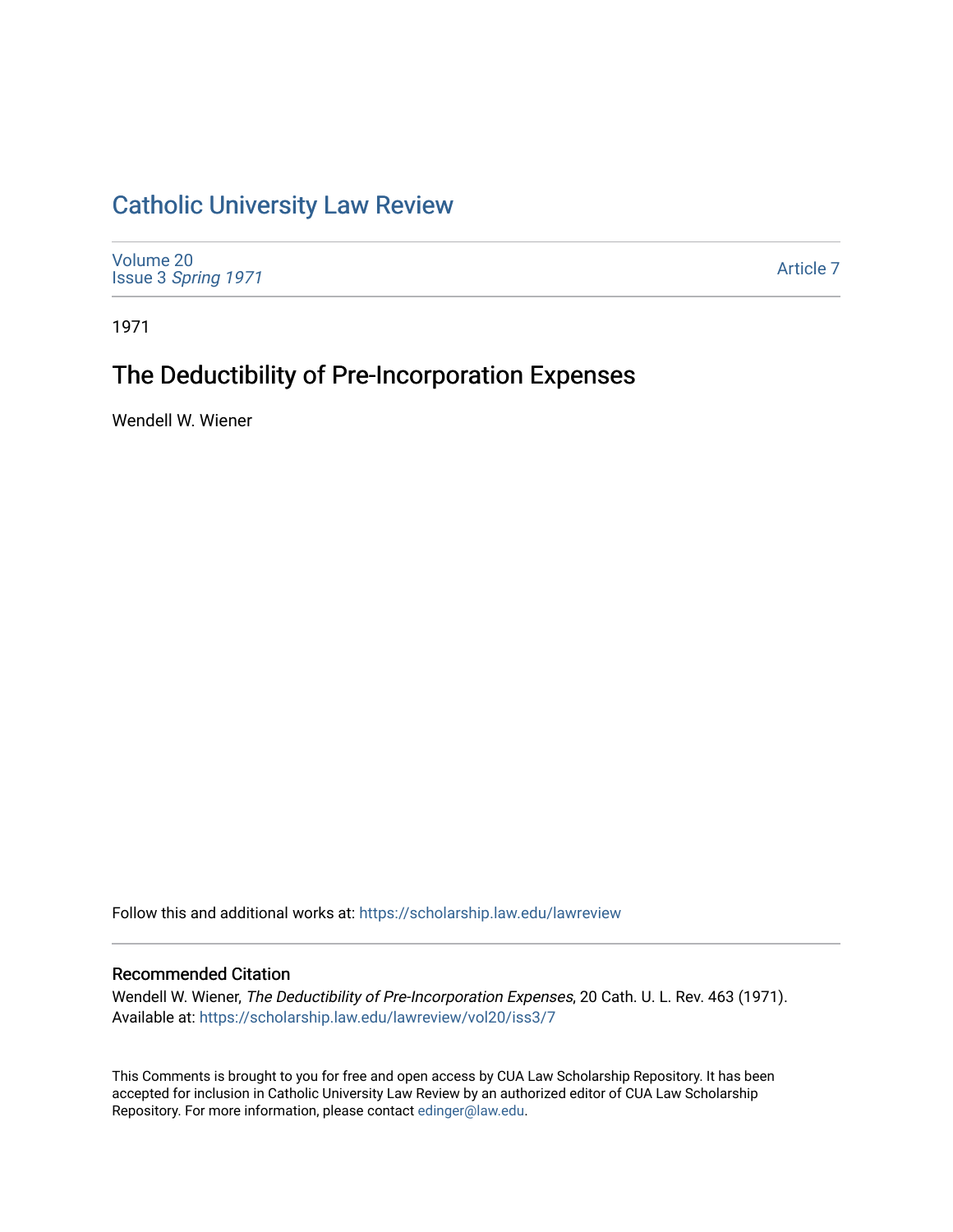# **Comment**

# **The Deductibility of Pre-Incorporation Expenses**

After a corporation has been organized and has engaged in business operations, expenses incurred for salaries, travel and entertainment, consulting fees, legal and accounting fees, marketing surveys, and other similar current expenditures are deductible if "paid or incurred during the taxable year in carrying on. any trade or business."'

This comment is concerned with the deduction by recently formed corporations of expenses incurred prior to incorporation. These pre-incorporation expenses are virtually the same as those incurred by a corporation operating as a going concern. Thus the distinction between pre-incorporation expenses and expenses is one of timing rather than classification.

Pre-incorporation expenses may be incurred by individuals acting as promoters of the new venture or by a predecessor unincorporated entity, such as a partnership or joint venture. While pre-incorporation expenses may well affect the individuals who initially pay these expenses, this comment will focus on the deductibility of such expenses to the corporation. <sup>2</sup>

There are two aspects to the deductibility of pre-incorporation expenses. Both center around the statutory tests for trade or business deductions as provided in Section 162 of the Internal Revenue Code.<sup>3</sup> First, pre-incorporation expenses must be paid or incurred during the taxable year and second they must be paid or incurred in carrying on a trade or business.

## *Meeting the Test of Paid or Incurred During the Taxable Year*

In determining whether expenses are "paid or incurred during the taxa-

3. IRC § 152.

<sup>1.</sup> **INT.** REV. CODE of 1954, § 162(a) [hereinafter cited as IRO]. Section 162 also establishes other tests not related to the question of pre-incorporation expenses.

*<sup>2.</sup> See* Fleischer, *The Tax Treatment of Expenses Incurred in Investigation* for a *Business or Capital Investment,* 14 TAX L. REv. 567 (1959), for a discussion of the problems related to individuals who incur expenses incident to the formation of new business ventures.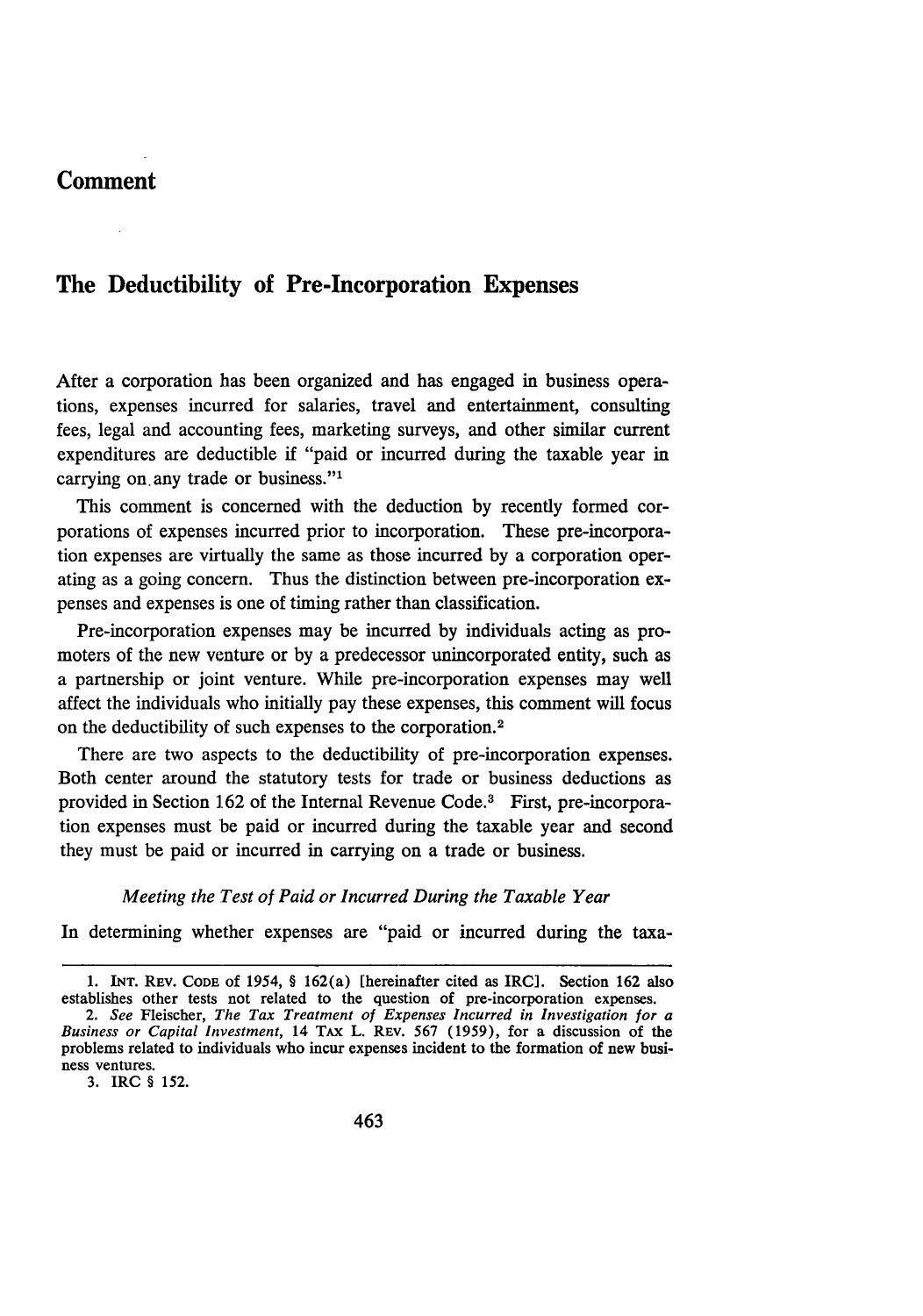able year," consideration should be given to accounting periods, corporation income tax returns, de facto corporations, the special statutory provision covering organization expenses, and transfers of property to corporations controlled by the transferors. These considerations relate to the definition of "taxable year"-a matter of timing--or provide ways to alleviate the restrictions of the taxable year through capitalization of amortizable assets with subsequent periodic deductions.

## *Timing: The Taxable Year*

464

The key to the timing problem in deducting pre-incorporation expenses is the taxable year. This is the time span when current expense deductions are claimed against gross income. $4$  Section 441 defines the taxable year as "the taxpayer's annual accounting period, if it is a calendar year or a fiscal year.  $\ldots$ <sup>35</sup> If the taxpayer's return is for less than 12 months, then the taxable year is the period for which the return is made.<sup>6</sup>

Section 443 provides: "A return for a period of less than 12 months **...** shall be made  $\dots$ . [w]hen the taxpayer is in existence during only part of what would otherwise be his taxable year."<sup>7</sup> The Income Tax Regulations give an example of the applicability of Section 443 to new corporations:

**If** a taxpayer is not in existence for the entire taxable year, a return is required for the short period during which the taxpayer was in existence. For example, a corporation organized on August 1 and adopting the calendar year as its annual accounting period, is required to file a return for the short period from August 1 to December 31, and returns for each calendar year thereafter.8

Sections 441 and 443 together with the Regulations, indicate that a new corporation's taxable year begins when the corporation comes into existence. The Regulations assume that the corporation comes into existence on the date it is organized.<sup>9</sup>

Although neither the Code nor the Regulations so specify, it may be inferred that the law of the state of incorporation determines the beginning of

*<sup>4.</sup> Id. §* 441(a). **A** taxable year cannot extend beyond twelve months. See I.T. 3466, 1941-1 CuM. BuLL. 238, where a corporation incorporated on November 3, 1939, was not allowed to file its first return for the fiscal year ending November 30, 1940. Even though the organization of the corporation was perfected on December 18, 1939, the return was invalid because it covered more than twelve months.

<sup>5.</sup> IRC § 441(b)(1).

*<sup>6.</sup>* Id. § 441(b)(3).

<sup>7.</sup> Id. § 443(a)(2).

<sup>8.</sup> Treas. Reg. § 1.443-1(a)(2) **(1960).** See Treas. Reg. **§ 1.6012-2** (1958) for corporation income tax return filing requirements for short period returns. 9. Treas. Reg. § 1.443-1(a) (2) (1960).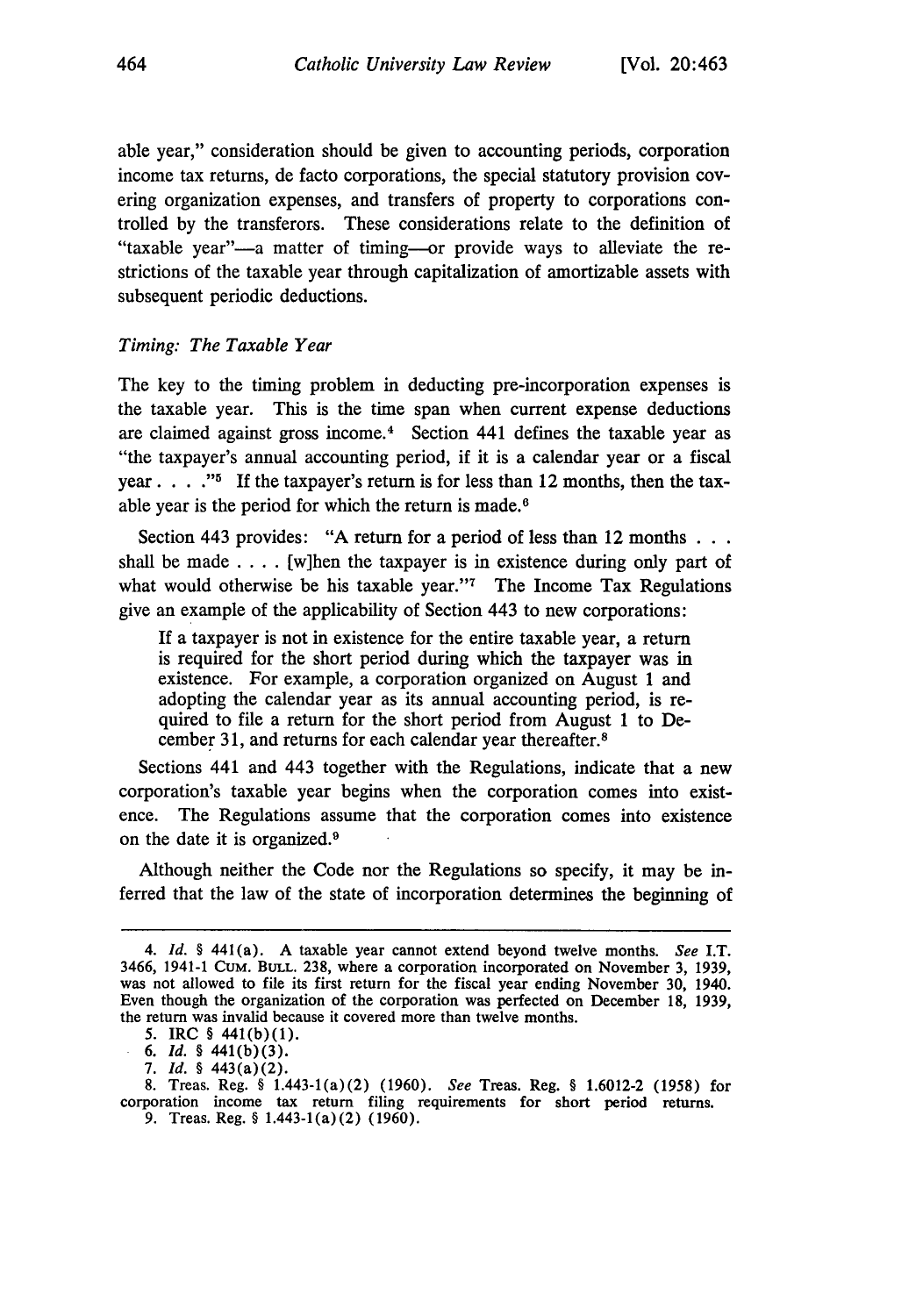corporate existence. For example, the Delaware General Corporation Law declares:

Upon the filing with the Secretary of State of the certificate of incorporation, executed and acknowledged in accordance with section 103, the incorporator or incorporators who signed the certificate, and his or their successors and assigns, shall, from the date of such filing, be and constitute a body corporate, by the name set forth in the certificate **.... 10**

Applying the Regulations to new Delaware corporations, it appears that the initial tax return would include only those transactions entered into after filing the certificate of incorporation. This illustrates the major point underlying both the Code and the Regulations concerning the initial taxable year and the first return: a corporation cannot begin its initial accounting period prior to its existence and cannot claim deductions incurred before incorporation.

# *De facto Corporations-Looking Behind the Date of Incorporation*

Although the Code and the Regulations seem to look to the incorporation date as the beginning of the initial accounting period, at least two cases have ignored this date to allow deductions for pre-incorporation expenses.

In *Camp Wolters Land Co. v. Commissioner*,<sup>11</sup> prior to the date of incorporation, promoters acquired land and leased it to the United States for use as an Army camp. The promoters, who incurred expenses in demolishing a building on the land several months before its transfer to the new corporation, deducted the expenses on the corporate return. Reversing the Tax Court, the Fifth Circuit Court of Appeals held that the corporation adopted the contracts made by the promoters:

[E]ven though at the time of the acquisition of the deeds and leases and the other contracts by the incorporators of taxpayer, there was no fully born corporation in being and in consequence the title to the property thus acquired vested in the incorporators instead of the corporation, such incorporators would hold title in trust as constructive trustees who could be compelled to convey the title to the corporation upon its coming into lawful being. **...**

The income derived from the property so purchased or leased by the incorporators for the taxpayer was also held in trust for the corporation to be formed. Income from the property should ordinarily go to him who is the beneficial or real owner and income taxes ought to be laid against him who owns the income. Since the corporation was the beneficiary of the income so held in trust

<sup>10.</sup> **DEL. CODE ANN. tit. 8,** § 106 (1968).

**<sup>11.</sup>** 160 **F.2d** 84 (5th Cir. 1947), rev'g 5 **T.C. 336** (1945).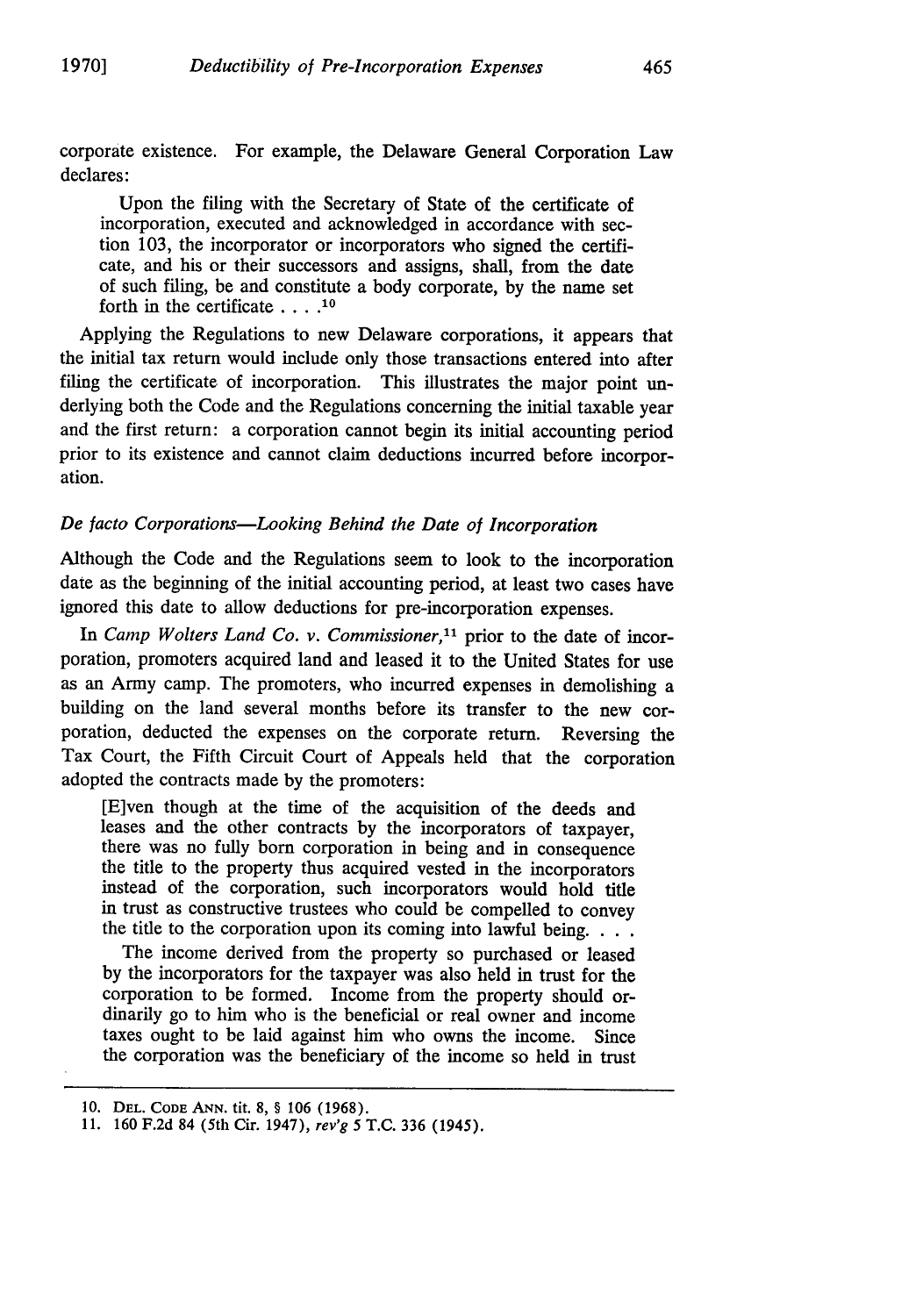for it, and since the law allows certain deductions and losses incurred in the production of such income, the taxpayer here was entitled to such deductions as would have been available to it had it been duly and legally incorporated prior to any of the transactions by its incorporators under consideration here.12

The *Camp Wolters* holding is limited, however, because it deals with a demolition loss, which the court permitted to be amortized and deducted ratably over the life of the government lease. This deduction differed from the usual Section 162 "ordinary and necessary [business] expenses," because it was an abandonment loss and because it was allowed to be amortized over a period beyond the year in which the loss occurred.

The apparent limitations of *Camp Wolters* did not prevent the Tax Court from later applying its rationale to current expenses. In *Canal Navigation & Trading Co.*,<sup>13</sup> the Tax Court permitted the corporation to deduct compensation paid for services rendered by its officers prior to the date of incorporation:

We understand from *Camp Wolters Land Co. v. Commissioner...* that the corporation is "entitled to such deductions as would have been available to it had it been duly and legally incorporated prior to any of the transactions by its incorporators."<sup>14</sup>

The *Camp Wolters* and *Canal Navigation & Trading* decisions have been described as holding the de facto corporations which begin to do business through their officers and promoters may claim deductions for expenses incurred during the period prior to formal incorporation. <sup>15</sup>*Camp Wolters* has also been interpreted as holding that "[i]f a *de facto* corporation attains *de jure* status during a taxable year, it is probably to be treated as a single taxpayer for the entire period." $16$ 

#### *Obligations for Contracts Made Prior to Incorporation*

The *Camp Wolters* decision was based in part on Texas authority which indicated that corporations might expressly or impliedly adopt the contracts of

15. Weissman, *Allowable Deductions on the Formation, Reorganization and Liquidation of a Corporation,* 53 Nw. U.L. REv. 681, 692 (1959).

**16.** B. **BI"IER** & **J.** EusTicE, **FEDERAL INCOME TAXATION OF CORPORATIONS AND SHAREHOLDERS** 39 **(2d** ed. 1966).

<sup>12.</sup> *Id.* at 88. *Cf.* Myrtus Corp. v. Commissioner, 138 F.2d 743 (5th Cir. 1943), in which the court found that pre-incorporation income arising from the acts of a bondholders' committee which purchased the assets of an insolvent corporation and leased the purchased assets, was taxable to a new corporation to which the lease was assigned. The court treated the advance rental received by the committee prior to the date of incorporation as taxable to the corporation on the theory that it received the benefits of the lease assigned to it.

<sup>13. 6</sup> CCH Tax Ct. Mem. 909 (1947), *aff'd,* 168 F.2d 512 (5th Cir. 1948). 14. *Id.* at 912.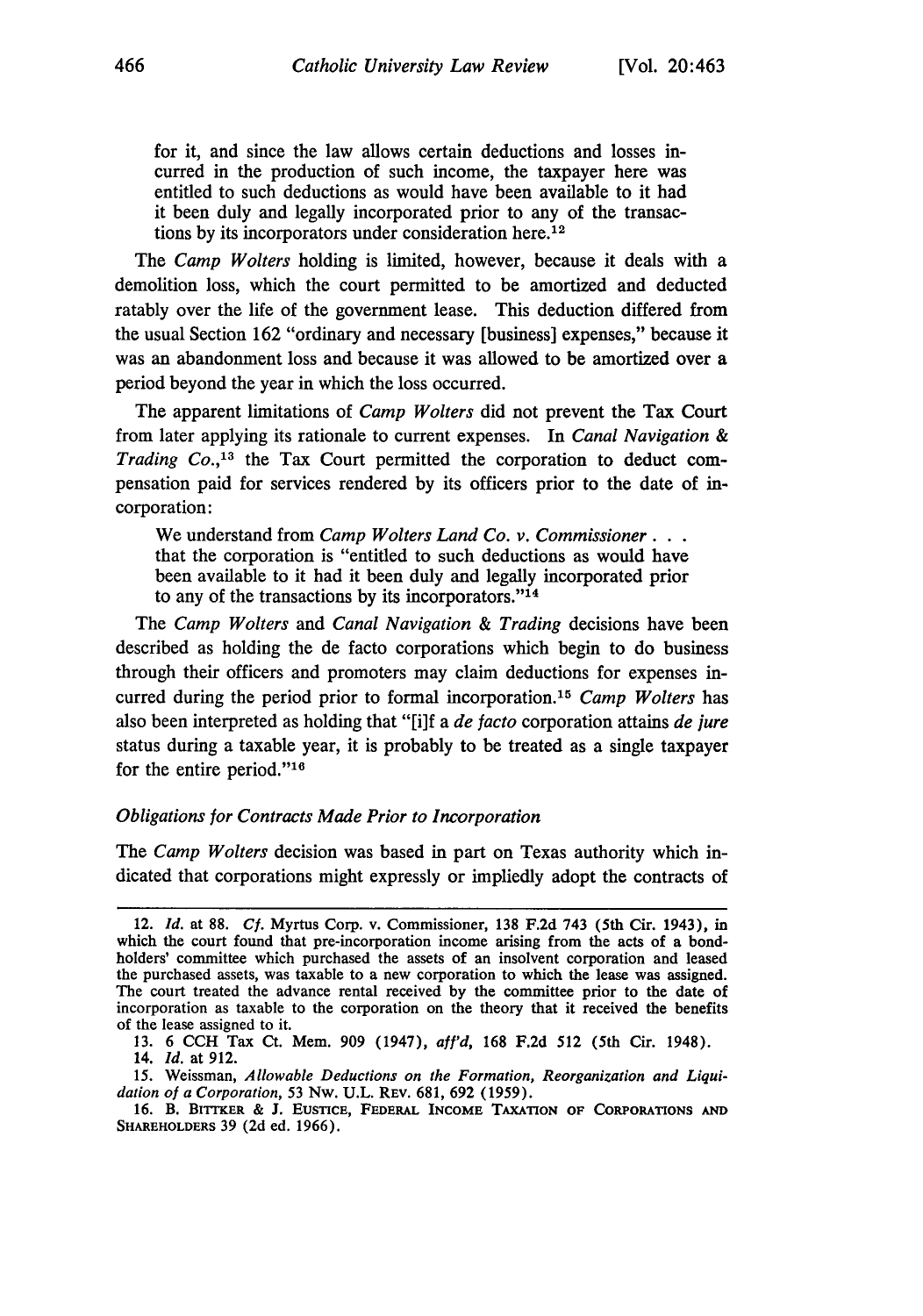their promoters at the time of organization.<sup>17</sup> The application of the substantive corporate law of the state of incorporation seems fair. A court hearing a tax case should not ignore state rules which require corporations to uphold pre-incorporation contracts. If a court ignores state law requiring corporations to honor pre-incorporation obligations, the corporation would have to shoulder the burden of promoters' contracts without the tax benefit of deductions for related pre-incorporation expenses.

An example of a state law which recognizes the possibility of promoters making contracts on behalf of their to-be-formed corporations is the Michigan statute:

No contract made by the incorporators for or on behalf of any corporation to be formed preliminary to the filing of the articles shall be deemed to be invalid or ineffectual because made prior to such filing, and all property held by such incorporators for the benefit of the proposed corporation shall be deemed to be the property of such corporation.<sup>18</sup>

## *Predecessor Businesses-The Timing Problem Solved by Judicial Allocation*

Pre-incorporation expenses may be incurred by non-corporate predecessor businesses which later choose to incorporate. These expenses appear unrelated to the business of the new corporation because they have been incurred by the predecessor non-corporate entity. The cases dealing with this situation suggest that the date of incorporation will determine the cutoff date of the previous entity's business activity and will govern the allocation of income and expenses between that entity and the new corporation.

In *Florida Grocery Co.19* the business began on an unincorporated basis in October 1916. On April 17, 1917, the corporation was chartered. On May 28, 1917, stock was issued and a bill of sale executed by the individuals who owned the unincorporated business, transferring its assets to the corporation. The Board of Tax Appeals held that the business operated as a joint venture from January 1, 1917, to May 28, 1917, and should be taxed as a corporation from May 28, 1917, to the end of the calendar year.

In *Peter W. Rouss<sup>20</sup>* the Board, in holding that a newly formed corporation was liable for income tax for the period beginning with its date of incorporation on May 13, 1918, rejected the argument that the corporation, in-

**<sup>17.</sup>** *See* 10 TEX. **JuR.** *Corporations §* 12 (1930).

<sup>18.</sup> **MICH.** CoMP. LAWS **ANN.** *§* 450.8 (1967).

<sup>19. 1</sup> B.T.A. 412 (1925).

<sup>20. 4</sup> B.T.A. 516 (1926), *sustained,* unreported opinion D.C.N.Y., *a! 'd,* 30 F.2d 628 (2d Cir.), *cert. denied,* 279 U.S. 853 (1929).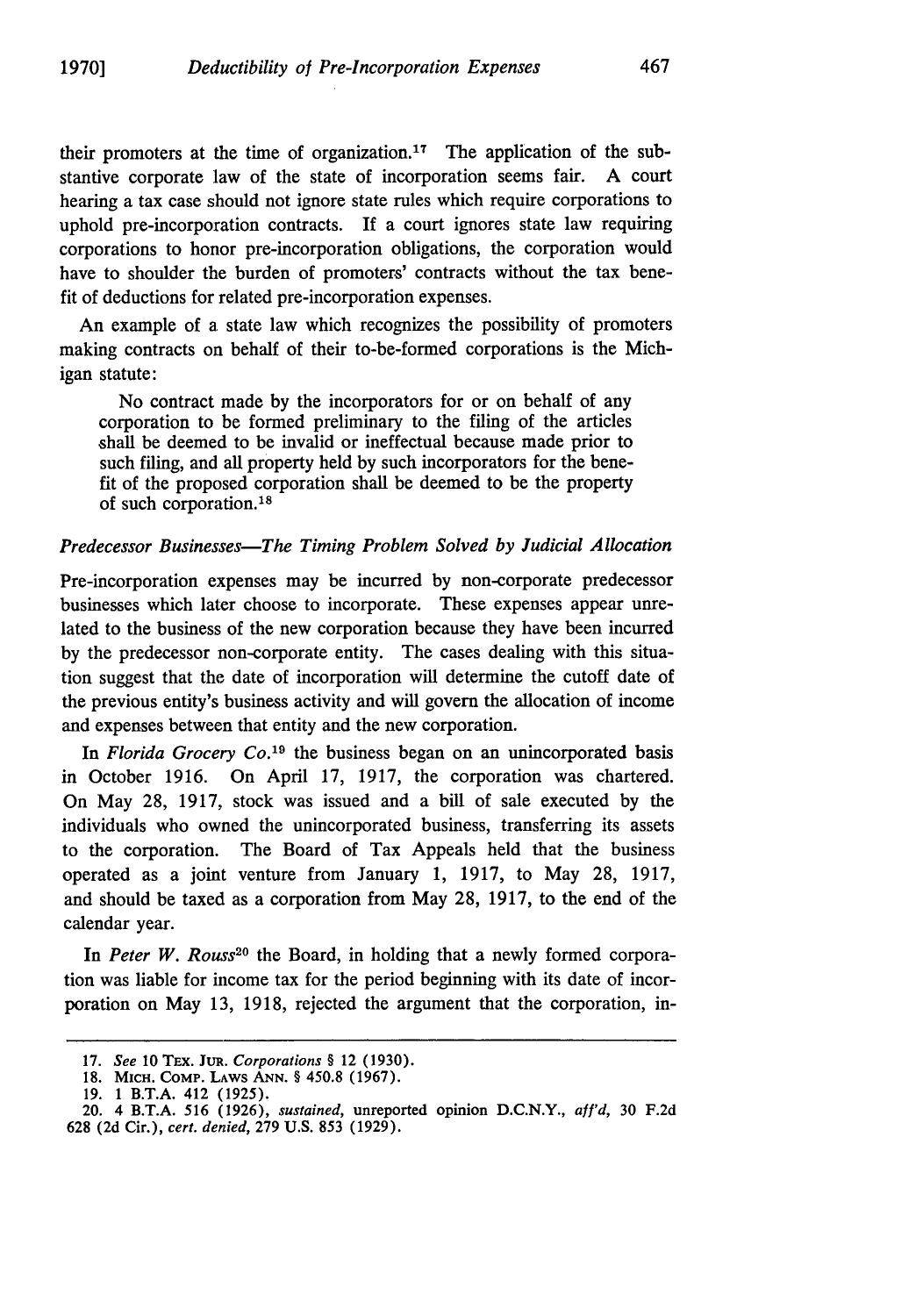stead of the individual taxpayer, should be liable for tax on the net income for the unincorporated period of that year by saying:

We can not agree with the taxpayer that he [in his capacity as an individual] is relieved from income tax in respect of the profits to May 13, 1918, simply because he failed to take an inventory as of that date. **If** there were any profits they are chargeable with income tax. Our problem is simply to determine the amount of the income from the business, if any, from January 1 to May 13, **1918.21**

In *Coddington v. Commissioner*<sup>22</sup> a going concern was transferred to a newly-formed corporation based on balances in its business books as of July 1, 1919. The date of incorporation was August 18, 1919. The income of the business, net of deductions, for all of July and part of August was allocated from the corporation to the individual taxpayers. The Board of Tax Appeals declared:

We have been unable to find in this record anything which we can construe into either the declaration of a trust in favor of the petitioner and his associates or the effect of producing an association between them covering the period from July 1 to August 18 or 22 in respect to the ownership of the gains and profits produced by the business and property ultimately turned over to the corporation on August 22, 1918.<sup>23</sup>

Although *Coddington* rejected the taxpayer's argument for the existence of a trust, the Fifth Circuit later applied the trust theory to the actions of the promoters of the *Camp Wolters* corporation.<sup>24</sup>

A more recent decision, *United States Asiatic Co. v. Commissioner,25* also denied the corporation deductions for pre-incorporation expenses which related to a pre-existing business. The Tax Court held:

During all of the above-mentioned periods, the petitioner corporation was not in existence, either *de facto* or *de jure.* Thus, there is no warrant whatever for its attempt to accrue and deduct, as expenses of carrying on its own business after incorporation, salary to [a promoter or incorporator] for preceding periods when he could not possibly have been either an officer or employee of the corporation, and business expenses which had been incurred and paid by [a promoter or incorporator] during said preceding periods when he was operating either as a joint venturer or as a sole propri $etor.<sup>26</sup>$ 

**<sup>21.</sup>** *Id.* at **519.**

<sup>22.</sup> **10** B.T.A. **712 (1928).**

**<sup>23.</sup>** *Id.* at **715-16.**

<sup>24.</sup> **160 F.2d** 84 (5th Cir. 1947).

**<sup>25. 30</sup> T.C. 1373 (1958).**

**<sup>26.</sup>** *Id.* at **1380,**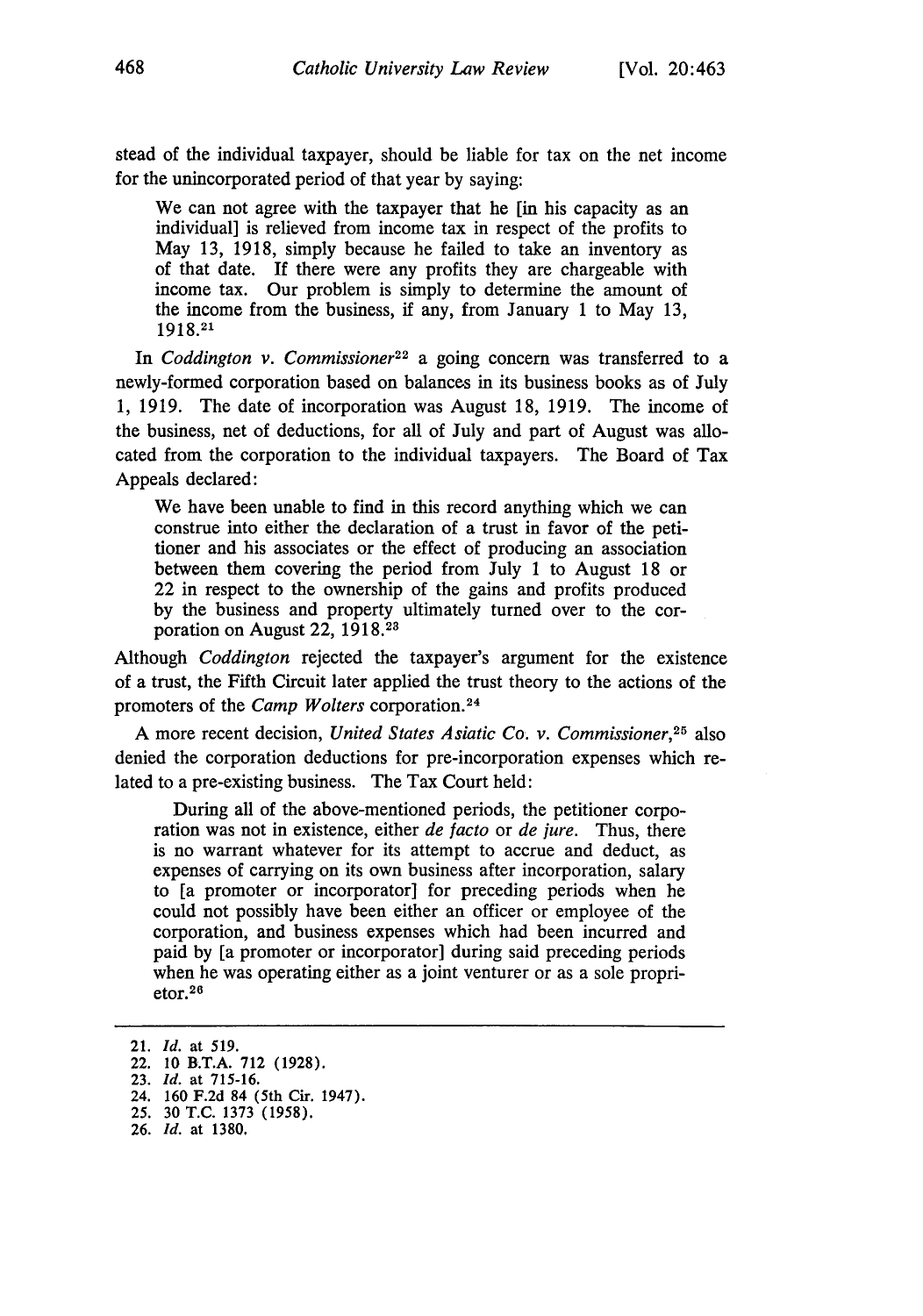These cases indicate that a corporation may not deduct pre-incorporation expenses which cannot be proven to benefit the business of the new corporation. Characteristically, the denied expenses did not relate to the "carrying on" of the corporate business, but were only for the benefit of the predecessor enterprise. The *Camp Wolters* and *Canal Navigation & Trading* cases are distinguishable since they upheld deductions of pre-incorporation expenses which were of benefit to the new corporation alone. Thus, pre-incorporation expenses may be deducted by the new corporation if the deductions do not relate to a prior enterprise and are incurred solely for the benefit of the new entity.

# *Limited Statutory Recognition of Pre-Incorporation Expenses-Organization Expenses*

In addition to the possiblity of relying on case law for deducting pre-incorporation expenses, the taxpayer may look to the Internal Revenue Code for specific relief in the limited area of organization expenses.

## *Pre-1954 Treatment*

Early Board of Tax Appeals cases held that expenditures to create the corporation were not deductible because they were capital expenditures.<sup>27</sup> The Tax Court continued the approach of requiring the capitalization of organization expenses. 28

The items required to be capitalized in the pre-1954 cases were primarily legal fees. However, in *Guarantee Bond & Mortgage Co. v. Commissioner29* a deduction was denied to the corporation for stock issued in payment for financial planning and management services. And in *Recreation Co. v. Commissioner,30* a deduction was denied to a corporation for services rendered chiefly in aid of the petitioner's capital structure.

## *Section 248-Amortization of Organization Expenses*

In 1954 Section 248 was enacted and permitted the amortization of organization expenses for the first time. An organization expense is an expenditure which:

- (1) is incident to the creation of the corporation;
- (2) is chargeable to the capital account; and

<sup>27.</sup> *See, e.g.,* W.P. Brown & Sons Lumber Co., 26 B.T.A. 1192 (1932); Udolpho Wolfe Co., 15 B.T.A. 485 (1929).

<sup>28.</sup> *See, e.g.,* Warner Mountains Lumber Co., 9 T.C. 1171 (1947), *acquiesced in,* 1948-2 CuM. BuLL. 4.

<sup>29. 14</sup> B.T.A. 1015 (1929), *aff'd,* 44 F.2d 297 (6th Cir. 1930).

<sup>30. 15</sup> B.T.A. 757 (1929).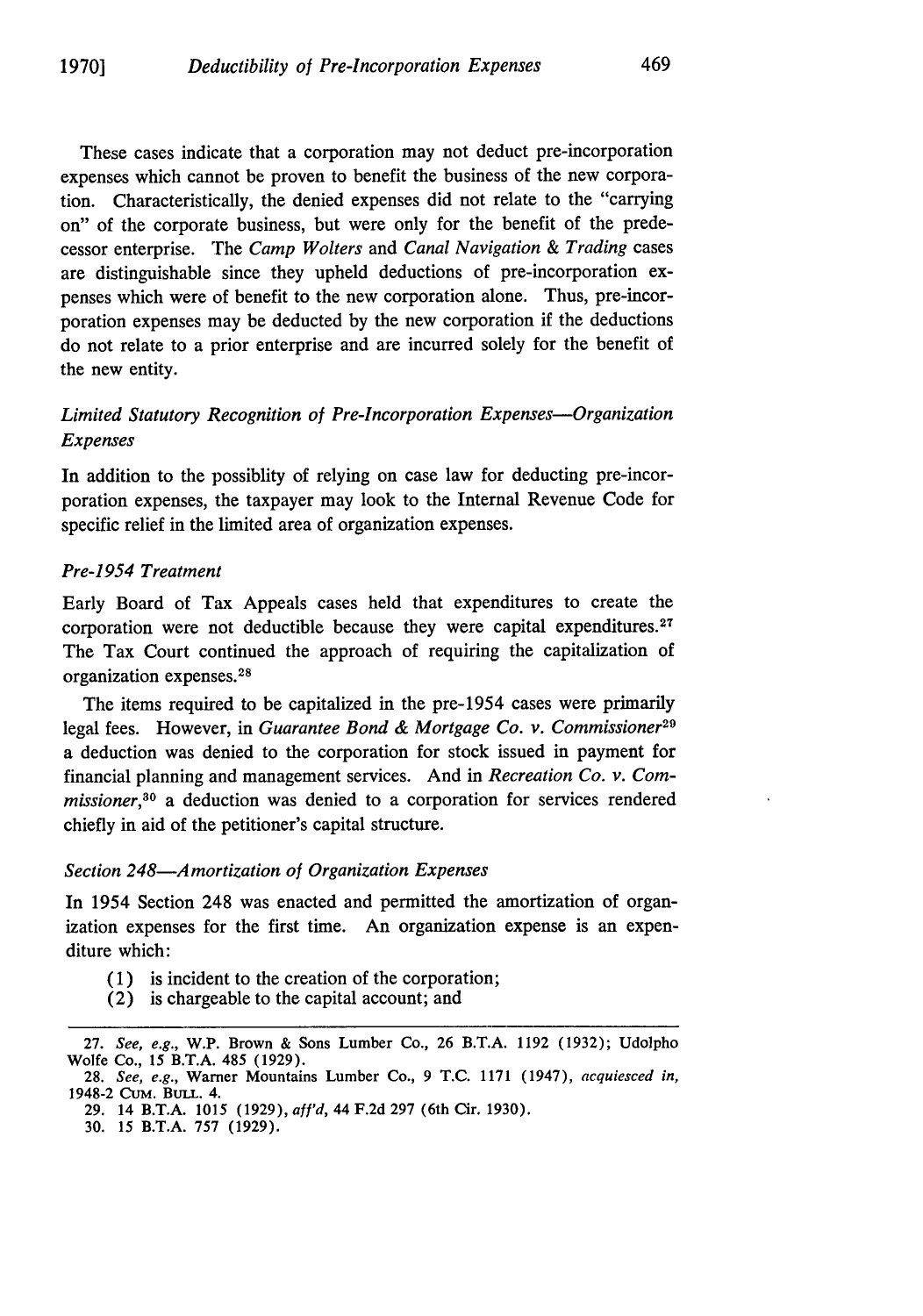(3) is of a character which, if expended incident to the creation of a corporation having a limited life, would be amortizable over such life.<sup>31</sup>

The Regulations indicate that "expenditures connected with the issuance or selling of shares of stock or securities" are not organizational expenses.<sup>32</sup> Presumably the reason for not including these expenses is that they relate not to the creation of the corporation but to its capital structure. The kinds of organization expenses which the Regulations do allow include the usual accounting and legal fees necessary to the formation of the corporation. The statutory authority incident to the creation of the corporation shown in (1) above should be liberally interpreted to include more than accounting and legal fees because organization expenditures often include such things as salaries paid or incurred for services rendered by promoters and future officers, office rent, travel expenses, and supplies.

There is an absence of cases after 1954 either allowing or disallowing the amortization of organizational expenses beyond accounting and legal services. This absence of litigation could be interpreted as an optimistic sign that financial planning (not of a kind related to the raising of capital) and management advisory expenses are being considered incident to the creation of the corporation and are, therefore, amortizable. However, in view of the narrow interpretation shown in the Regulations and the absence of case law, Section 248 might be a weak reed on which to rely for support in deducting pre-incorporation expenses which fall outside the defined categories <sup>83</sup>

# *Deductions for Liabilities Assumed by the New Corporation in Section 351 Transactions*

Section 351 permits the non-recognition of gain upon the transfer of property to a corporation in exchange for stock. $34$  The transfer of liabilities related to the property generally will not result in the recognition of gain to the transferor.35 Consequently, it is common for owners of predecessor businesses to transfer liabilities which arose prior to the transfer (and usually prior to the date of incorporation) to the new corporation. This practice has received judicial attention as evidenced by the following cases.

**<sup>31.</sup>** IRC § 248(b).

<sup>32.</sup> Treas. Reg. § 1.248-1(b) **(1956).**

<sup>33.</sup> **Cf.** Weissman, *supra* note 15 at 701, wherein he suggests that the value of stock issued for services should be includible as an organizational expense under Section 248.

<sup>34.</sup> IRC § 351.

*<sup>35.</sup> Id.* § 357(a). *But see IRC* § 357(b) and (c).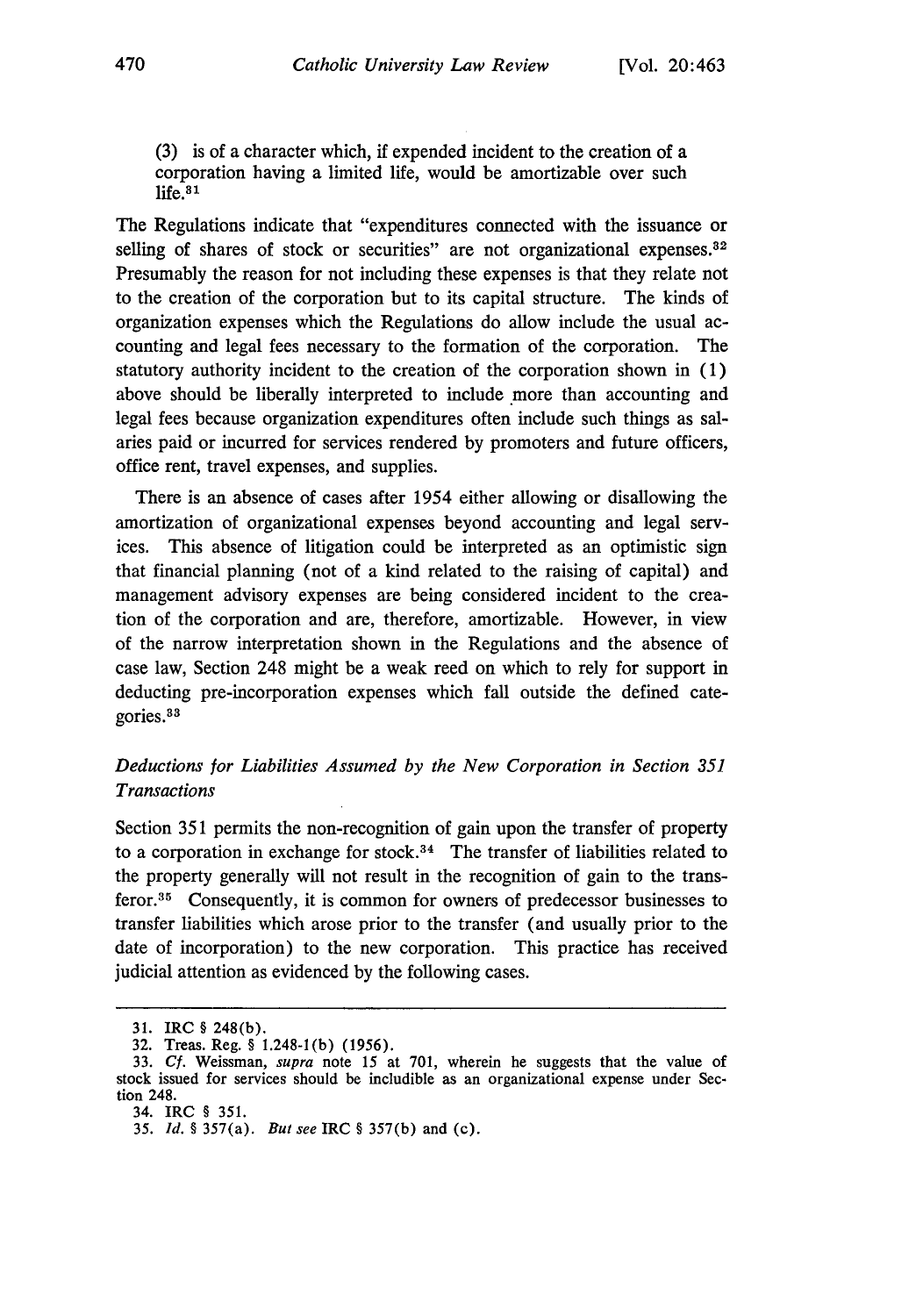In *Holdcroft Transportation Co. v. Commissioner*<sup>36</sup> a deduction was denied to a corporation which had assumed a contingent liability of a predecessor partnership on the ground that the contingent liability "did not arise out of the operation of the business" of the corporation. The court held that the payment of the contingent liability by the corporation was not an operating expense or loss of the incorporated business but should be treated as part of the acquistion cost of the property from the partnership.37 Although the court did not determine whether any portion of the disallowed deduction could be added to the basis of the depreciable property, Section **351** limits the transferee's basis to that of the transferor.<sup>38</sup>

In *Doggett v. Commissioner*<sup>39</sup> an individual on the cash basis of accounting transferred his business to a newly formed corporation. The individual was denied deduction of expenses incurred prior to the date of incorporation but actually paid by the new corporation. In denying the deduction the court said:

To the extent these payables arose out of the business they should be deductible by someone, but the taxpayer, an individual on the cash basis, is met with the objection that he did not pay them.

Perhaps he could have provided for the payment in due course of these payables by the corporation as his agent, but he did not do that. What he might have done is not so important as the fact that he did not commit himself at the time. To reserve the right, after the event, advisedly, if advised at all, to attribute the deduction to the corporation or to its sole stockholder, offends notions of justice in taxation. That one or the other should be allowed to claim the deduction, therefore, does not require the conclusion that the individual cash basis taxpayer, who chose to transfer the obligation without payment, is now entitled, as a matter of law, to claim what he did not then claim unequivocally. <sup>40</sup>

While the *Doggett* decision did not discuss the possible deduction of the disallowed expenses by the corporation, it is possible that under the *Holdcroft* rule, they would not be deductible by the corporation but treated as part

<sup>36. 153</sup> F.2d 323 (8th Cir. 1946), *ajfg* **CCH** Tax Ct. Mem. 508 (1945). *See* Cropper, *Tax Problems of Accounts Payable and Receivable Upon Incorporating a Cash Basis Taxpayer,* 6 **SANTA** CLARA **LAWYER** 216 (1966), for a discussion of *Holdcrojt* and other related decisions.<br>37. See also Athol Mfg. Co. v. Commissioner, 54 F.2d 230 (1st Cir. 1931), where a

corporation was denied deduction for expenses (1) attributable to a predecessor corporation, and (2) resulting from the assumption of the predecessor's liabilities by Athol. The court held that the payment of the expenses were part of the purchase price of the assets of the predecessor and constituted a capital, not a business expenditure.

<sup>38.</sup> *See* IRC *§§* 351(e)(2), 362(a).

<sup>39. 275</sup> F.2d 823 (4th Cir. **1960),** afj'g **17 CCH** Tax Ct. Mem. **873 (1958),** *cert. denied,* 364 **U.S.** 824 **(1960).**

<sup>40.</sup> *Id.* at **827.**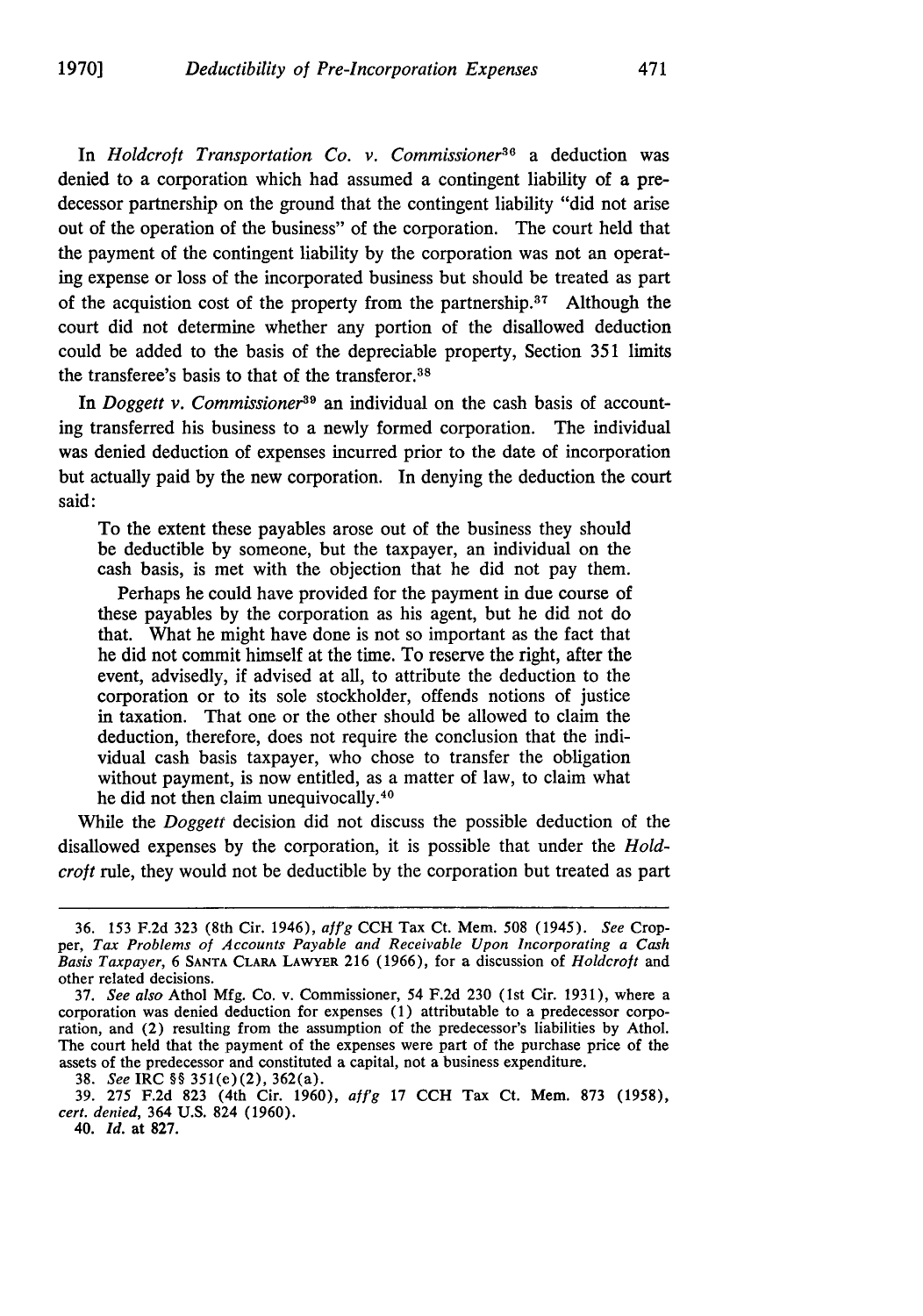of the acquisition cost of the assets. The noteworthy aspect of the *Doggett* case is the dictum: "one or the other should be allowed to claim the deduction."

In *Arthur L. Kniffen<sup>41</sup>* a cash basis individual taxpayer attempted to deduct expenses that he had transferred to a newly-formed corporation. The Tax Court denied the deduction to the individual taxpayer rejecting his contention that he was on the accrual basis and that he had "paid" the business expenses in question by transferring them to the corporation. 42 In striking down this argument, the court cited *Doggett* and *Citizens National Trust and Savings Bank v. Welch*<sup>43</sup> Since the issue of deductibility by the corporation had not been presented, the court did not decide whether the corporation should receive the benefit of deducting the expenses or whether the corporation should be required to apply the payment of the assumed liabilities to its cost of assets.

A recent case with facts similar to those in *Holdcroft44* is *United States v. McIver & Smith Fabricators, Inc.45* Here the court remanded to determine whether the payment of a contingent obligation of a predecessor business should be a deduction of the transferor corporation and said:

If the corporation at its inception assumed a contingent obligation to pay **...** it is that assumption of liability which obligated the corporation and not any subsequent legitimate business purpose. In other words, the corporation did not have to pay because of the unfavorable judgment or because its directors deemed payment advisable, but rather the corporation paid because it assumed the obligation when it became incorporated. **If. .** .factual inquiry reveals a primary purpose other than the acquisition of property, the court may properly allow a deduction to the corporation if all of the requirements of Title 26, U.S.C., Sec. 162, are met, *i.e.,* whether "ordinary", "necessary", "paid or incurred during the taxable

<sup>41. 39</sup> **T.C.** 553 (1962).

<sup>42.</sup> *Id.* at 567.

<sup>43. 119</sup> F.2d 717 (9th Cir. 1941). In *Citizens Nat'l Trust,* expenses of a predecessor corporation were disallowed on the ground that the predecessor, which used the cash basis method of accounting, did not pay the expenses. From the facts of the case, it appears that the Commissioner actually permitted the successor to deduct the pre-consolidation expenses. However, the court did not accept the predecessor's theory that the successor paid the expenses as agent for the predecessor, and that accordingly the predecessor should be able to deduct the expenses even though it did not pay them. The *Citizens Nat'l Trust* case is interesting because it holds that a "non-existent corporation" *(i.e.,* the predecessor which went out of existence after the consolidation) cannot have an agent. Perhaps this explains why the agency theory has not been applied to situations where promoters act on behalf of to-be-formed, but "non-existent" corporations. Nevertheless, because of its unusual facts, the *Citizens* Nat'l *Trust* case holds scant applicability to the pre-incorporation deduction problem.

<sup>44.</sup> *See* note 36 *supra,* and accompanying text.

<sup>45.</sup> 418 F.2d 589 (5th Cir. 1969).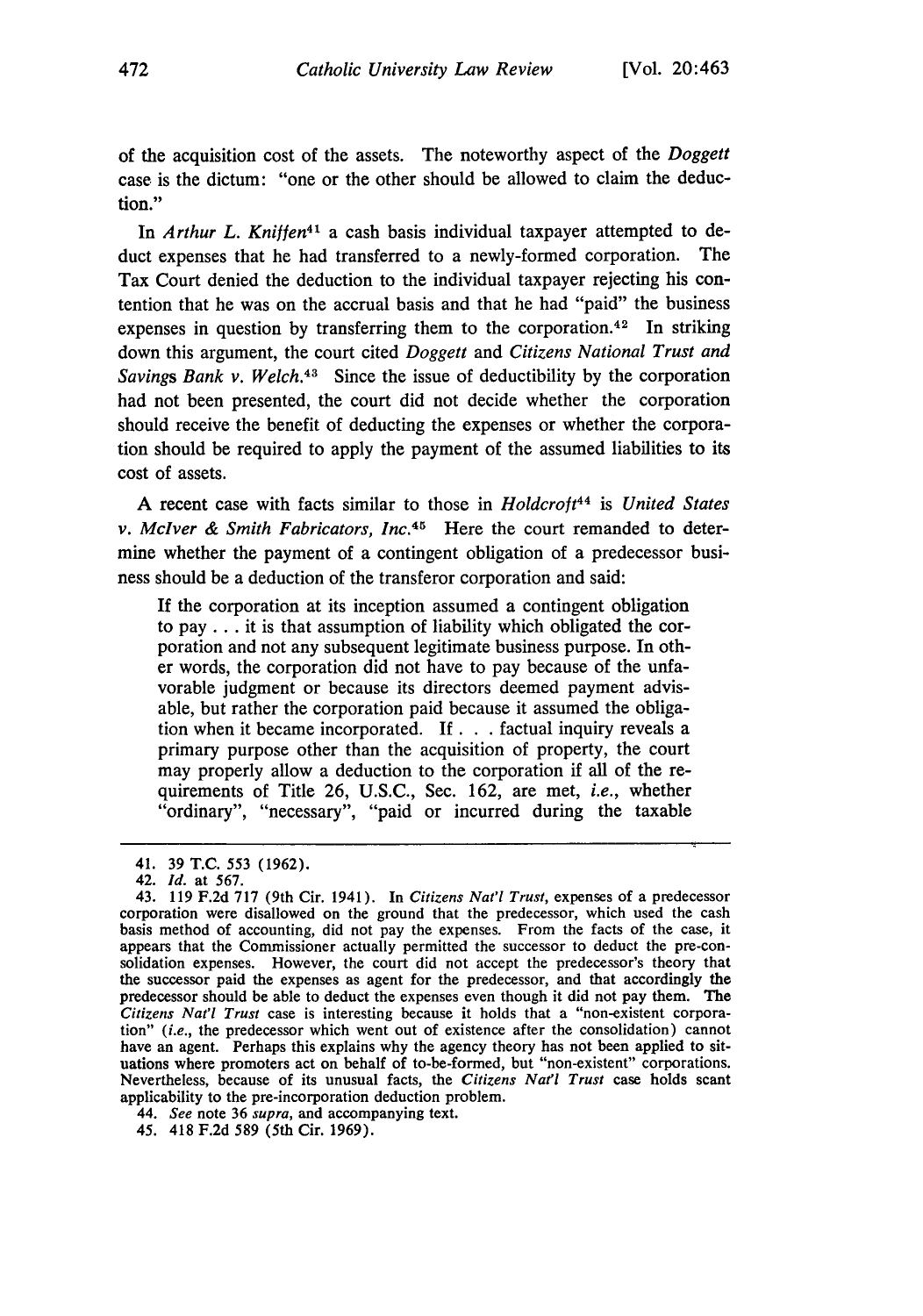year", and "in carrying on any trade or business."<sup>46</sup>

While the decision of the case on remand was not reported, the instructions of the court hold out fresh hope that judicial consideration will be given to the possibility that liabilities assumed may be deducted under Section **162 by** the transferee corporation. <sup>47</sup>

The cases discussed in this section on deductions for liabilities assumed in Section **351** are marked **by** distinguishing fact situations but can be summarized as follows:

**(1)** The *Holdcroft* rule which requires assumed liabilities to be capitalized (with the result of no current deductions or increase in depreciable basis) has been eroded **by** at least one case.

(2) **If** the corporation can make a good showing that current business motives—not a legal obligation—motivated the payment of a predecessor's liability, then a deduction for the payment thereof may be allowed.

**(3)** Judicial notice has been taken of the problem that *someone* ought to be able to deduct liabilities which are transferred.

### *Meeting the Test of "Carrying on any Trade or Business"*

Even if pre-incorporation expenses can be attributed to the corporation as having been "paid or incurred" during the taxable year, $48$  Section 162(a) imposes the further requirement that the expenses be paid or incurred in "carrying on any trade or business."<sup>49</sup>

Expenses which have been incurred **by** companies in the developmental stage may be described as "pre-operating" expenses because they are incurred **by** corporations which have not begun operations of the business for which they were created.<sup>50</sup> Thus, a new corporation has the burden of providing that **(1)** pre-incorporation expenses are attributable to its taxable

48. **IRC §** 162(a).

49. *Id.*

**50.** *See* Wharton, *Accounting and Reporting for Companies in the Development Stage,* **130 J. ACCOUNTANCY 39 (1970),** for a recent discussion of financial accounting treatment of pre-operating expenses. *See also* Erbacher, *Start-Up Costs: Are They*

<sup>46.</sup> *Id.* at 596-97.<br>47. *See also* Estate of Walling v. Comm'r, 373 F.2d 190 (3d Cir. 1967), rev'g 45 T.C. 111 (1965), wherein the court remanded the case for an allocation of repair expenses between the transferor partners' individual returns and the corporation's return. The partners had agreed to pay for a repair expense as a condition to the Section **351** transfer of barges to the new corporation. The repairs were not actually made until after the barges were transferred to the corporation and after the date of incorporation. The court suggested the possibility that the repairs might relate to operations of the barges after the transfer as well as before the transfer and called for an allocation pursuant to Section 482. This case has limited application due to the nature of the expenses and be-<br>cause expenses for the repairs were not actually incurred prior to the date of incorporation.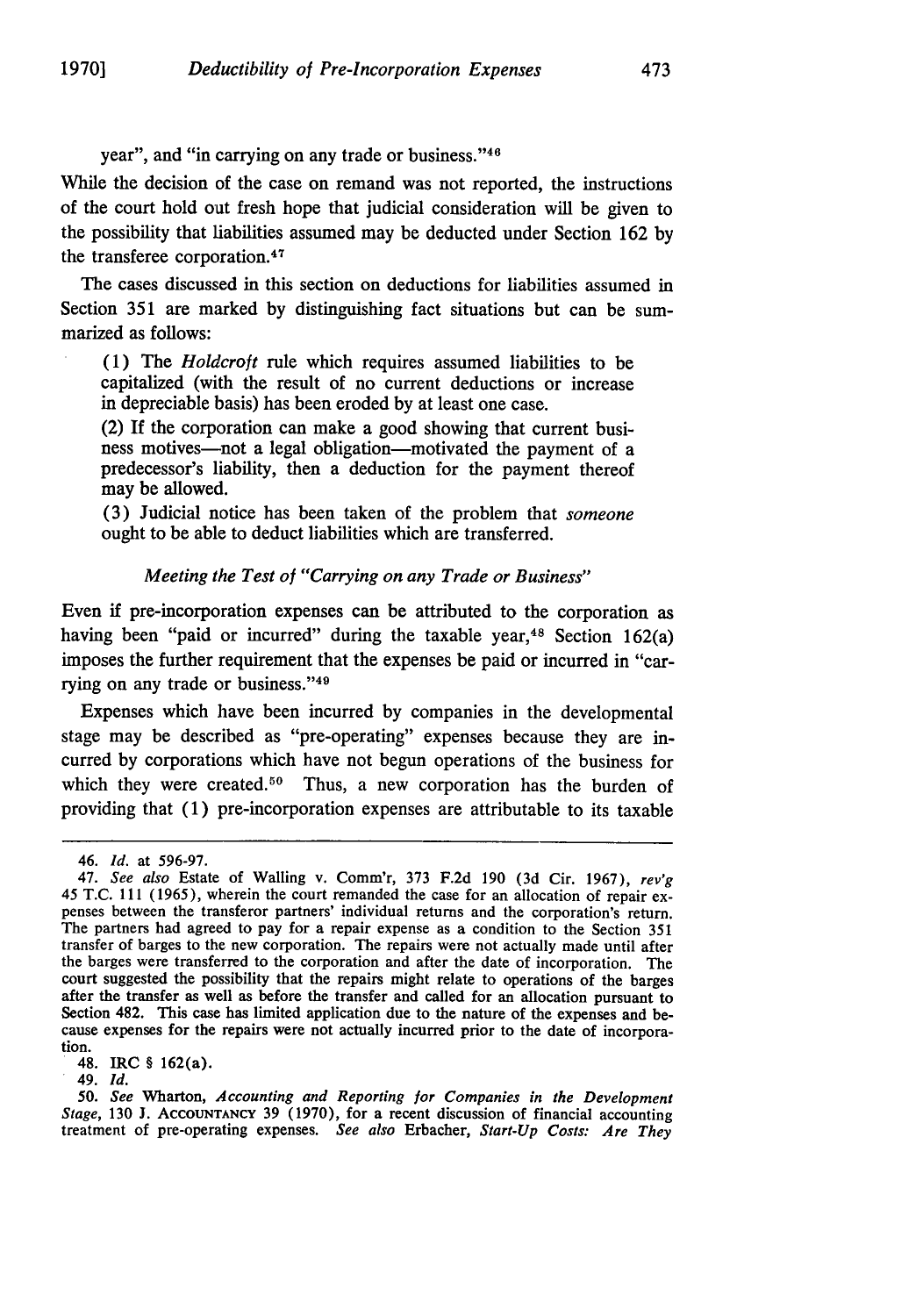year, and (2) it was carrying on a trade or business when the expenses were incurred—*i.e.*, that the expenses were not "pre-operating" expenses. Of course if successful application of the *Camp Wolters* and *Canal Navigation* & Trading theories<sup>51</sup> is accomplished on the issue of timing, the only problem remaining is meeting the "carrying on any trade or business" test.

In *Radio Station WBIR, Inc.5 <sup>2</sup>*and *World Publishing Co. v. Commissioner*,<sup>53</sup> payments made in advance of obtaining broadcasting licenses were denied as deductions on the grounds that the respective taxpayer corporations were not "carrying on a trade or business" when the payments were made.

Another broadcasting case, *Richmond Television Corp. v. United States,<sup>54</sup>* held that training and other pre-operating expenses incurred by a corporation prior to the time it received a television broadcasting license from the Federal Communications Commission were not deductible. The denied expenses were principally salaries paid to a trained staff assembled in advance to permit the station to be operational immediately after obtaining the license from the FCC. The court viewed these expenditures as capital in nature, describing them as "the acquisition of a capital asset whose value to the taxpayer would continue for many years, even though from time to time individual staff members could be expected to leave its employ."<sup>55</sup>

However, an express company's pre-operating expenses were held to be deductible in *Southeastern Express Co.56* Although the *Southeastern Express* case has not been mentioned in later Tax Court cases, neither has it been overruled.<sup>57</sup> The company, which incurred administrative expenses for several months prior to the date it began operations, was allowed to deduct those expenses against revenue received after it began operations. The

Deductible by *a Corporation for Federal Income Tax Purposes?* 48 TAXES 488 **(1970);** Solomon, *Tax Treatment of Pre-Opening Expenses,* 46 TAXES 521 (1968).

*<sup>51</sup> See* text accompanying notes 11-16, *supra.*

<sup>52. 31</sup> T.C. 803 (1959).

<sup>53. 299</sup> F.2d 614 (8th Cir. 1962), *rev'g* 35 T.C. 7 (1960).

*<sup>54.</sup>* 345 F.2d 901 (4th Cir. 1965).

*<sup>55.</sup> Id.* at 907. *See also* Richmond Television Corp. v. United States, 354 F.2d 410 (4th Cir. 1965), *on remand from* 382 U.S. 68 (1965), where the corporation's later attempt at claiming amortization of the capital asset thus created by the pre-operating ex- penditures was unsuccessful. The circuit court denied the amortization benefit on the ground that the costs represented an asset with an unlimited useful life.

<sup>56. 19</sup> B.T.A. 490 (1930).

**<sup>57.</sup>** Weissman, *supra* note 15 at 692, comments that "[tihe decision in *Southeastern* seems to be based on an unwarranted and erroneous conception of what is encompassed by the phrase 'organization expenses'. Clearly it was intended to include only the expenses of creating the corporate entity and ought not to be stretched to include ex- penses incurred subsequent to incorporation even though arising preparatory to the conduct of business."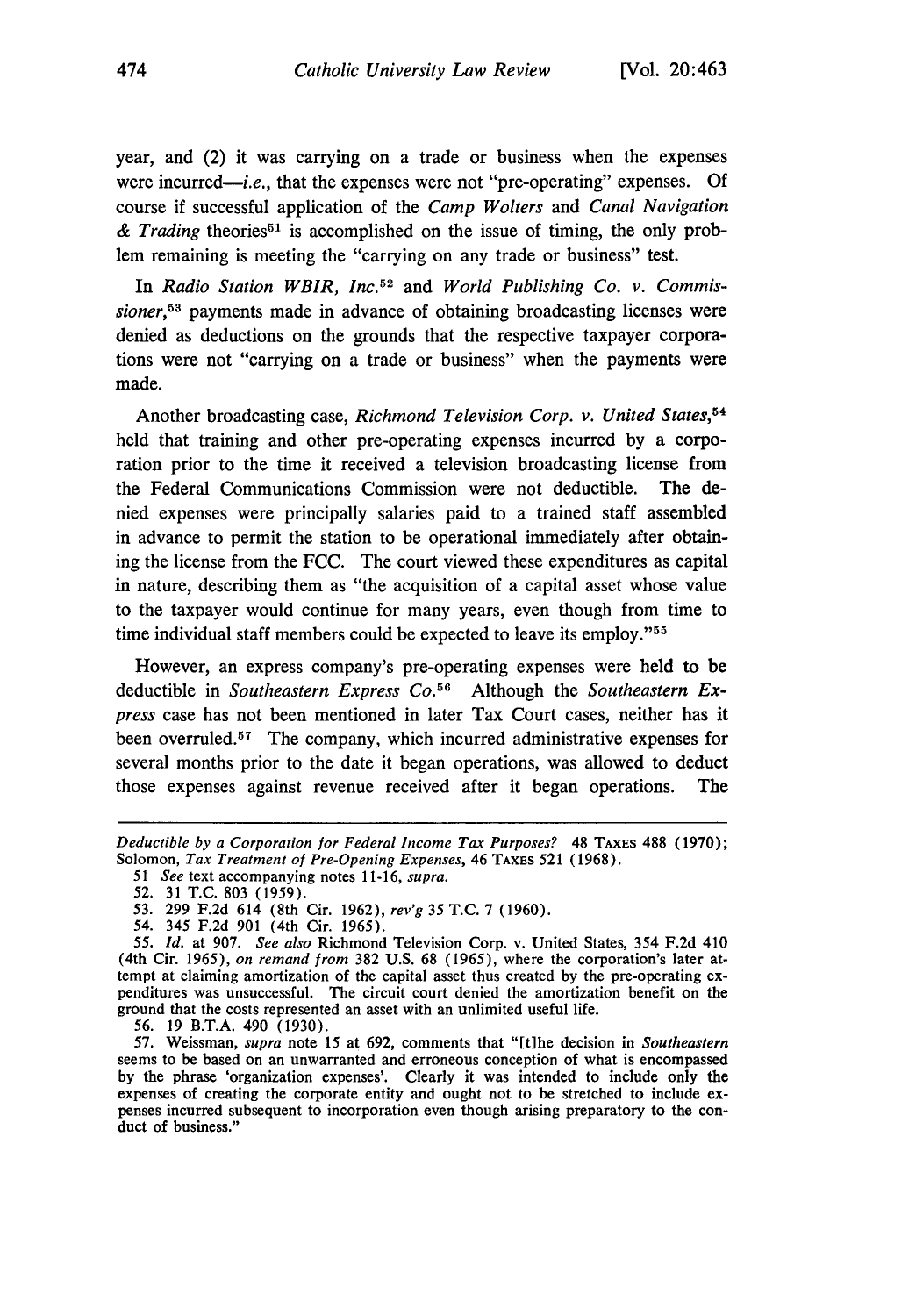express company was incorporated in October, 1920. In its tax return for 1921, it deducted expenses incurred for traveling, postage, stationery, salaries of clerks, and other miscellaneous expenses incurred during the period January 1, 1921 to May 1, 1921. The Board of Tax Appeals allowed these expenses, which were clearly pre-operating in nature, even though the company did not begin carrying express packages until May 1, 1921. The Board was careful to identify and require capitalization of the non-deductible portion of the expenditures which were related to forming the corporation and selling capital stock. The Internal Revenue Service acquiesced in the part of the decision dealing with the permitted deductibility of pre-operating expenses.58 It appears that the factor distinguishing this case from the broadcasting cases previously cited is that the pre-operating expenses were incurred in the same taxable year in which operations began and income was first received.

In *Petersburg Television Corp.*<sup>59</sup> the Tax Court permitted the deduction of expenses incurred during the taxpayer's fiscal year which ended August 31, 1955. The court limited the deductions to the period after September 29, 1954, the date on which the corporation was granted a construction permit by the Federal Communications Commission. This holding is noteworthy since the corporation did not begin revenue-producing broadcasting operations until August 15, 1955, just 16 days before the end of the taxable year ended August 31, 1955.

Thus, based on *Southeastern Express* and *Petersburg Television* it seems that so long as a corporation begins to carry on operations, *i.e.,* produce revenue, within a taxable year, there is a possibility that all the expenses incurred in the year in which income is first received from operations will be deductible in that first year of actual operation.<sup>60</sup>

The *Camp Wolters* and *Canal Navigation & Trading* decisions allowed the deduction of pre-operating expenses incurred during the pre-incorporation period. In these cases the span of time consisting of the period during which the pre-incorporation expenses were incurred and the initial short taxable year of the corporation did not extend beyond one year. $61$  However, it is clear from *Richmond Television* and *Petersburg Television* that pre-opera-

<sup>58.</sup> X-1 CuM. BULL. 61 (1931).

**<sup>59.</sup>** 20 **CCH** Tax Ct. Mem. 271 (1961).

**<sup>60.</sup>** *See* Richmond Television Corp. v. United States, 345 **F.2d 901,** 904, **908** (4th Cir. 1965), indicating that revenue producing activity is a requirement for "carrying on any trade or business."

**<sup>61.</sup>** The facts in *Canal Navigation & Trading* do not disclose whether the services rendered by the promoters were fully performed in the taxable year ending December 31, 1941, or whether they were partially performed in 1940 as well as in 1941. The court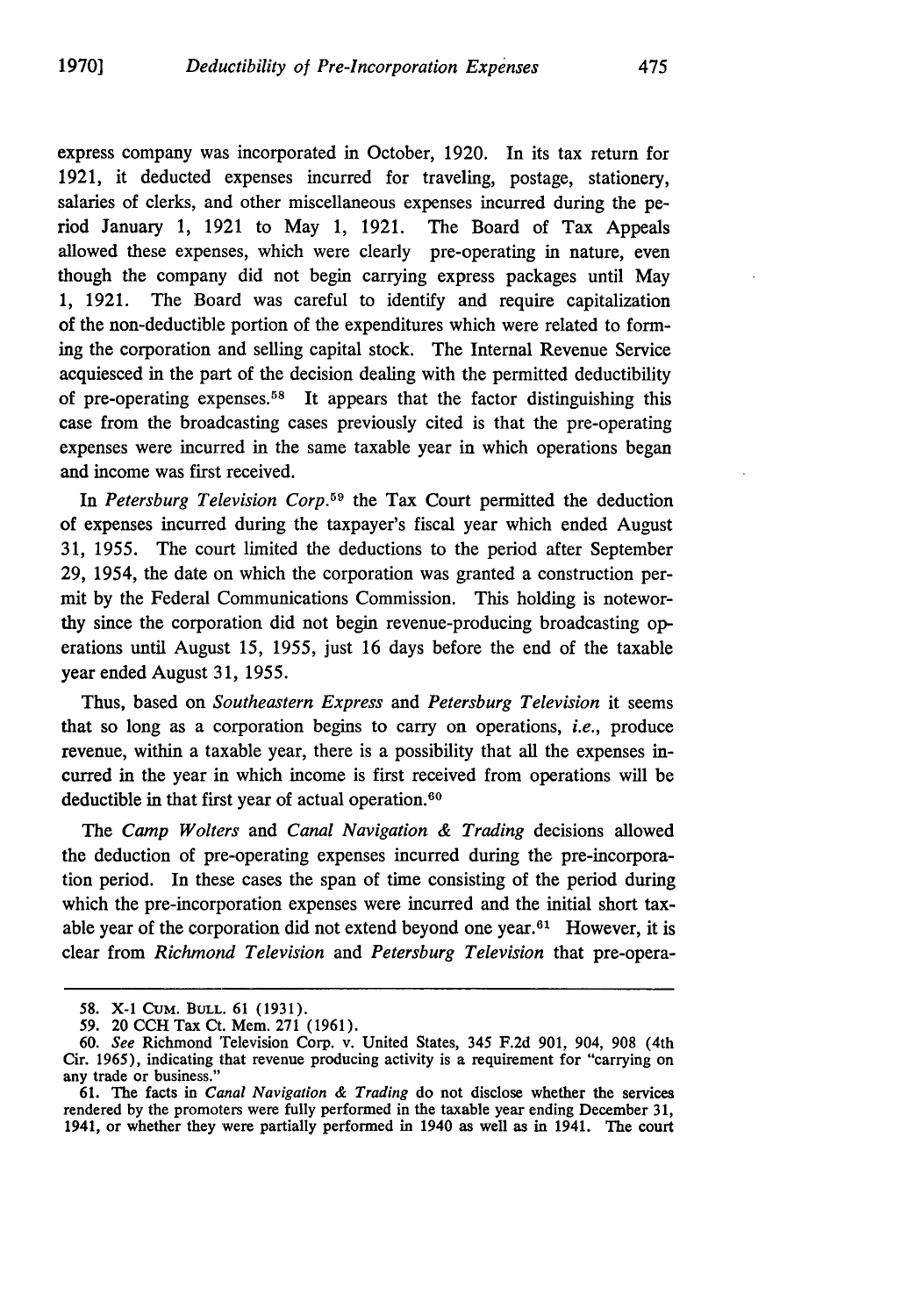ting expenses incurred before operations begin will not be deductible because that are not incurred in carrying on a trade or business.

To the extent that pre-operating expenses are held not to be current expenses deductible under Section 162, they must be capitalized as the cost of developing the business idea.<sup>62</sup> Presumably the tax benefit from these capitalized expenses, unless they can be proven to have a utility of limited duration, must be deferred until the corporation is liquidated or the related business activity is abandoned.

Thus, the important criterion for the deductibility of expenses incurred in advance of operations is that operations actually begin later in that same taxable year. It makes no difference if the new corporation incurs a loss during its first year of operations. An example of this is *Hillcone Steamship Co.63* in which deductions for expenses incurred in quarry leasing and timber cutting businesses were allowed on the following rationale:

The businesses. **. .** were actually engaged in during the years here involved.... Each of these enterprises proved unprofitable... but. **. .** we conclud[ed] that each was engaged in a business undertaken with the intent to make a profit during the years here in issue **. <sup>64</sup>**

62. In Mid-State Products Co., 21 T.C. 696 (1954), the taxpayer corporation had been in the egg business for several years. In its taxable year ending November 30, 1941, the corporation incurred salary, travel, telephone and other expenses in connection with the development of a new business--producing dried eggs for the U.S. Government. The expenses related to the development of the contracts for the dried eggs<br>were capitalized and deferred as of November 30, 1941, and deducted by the taxpayer<br>according to a formula based on dried egg production ber 30, 1942, and November 30, 1943. The court stated:

Here the expenditures were designed and intended to increase the earning capacity of petitioner beyond that of the shell egg business, for which it was organized and in which it was engaged, by setting up and establishing

Id. at 714. The court also denied amortization on the ground that "[n]ot all capital assets are wasting assets." *Id.*

A later case, Hillcone Steamship Co., 22 **CCH** Tax Ct. Mem. 1096, 1108 (1963), sug- gested that in *Mid-States Products,* "the taxpayer on its records had capitalized expenditures incurred in preparing to enter a new business." This tends to indicate that when a corporation voluntarily represents through entries in its accounting records that the preoperating expenditures are capital in nature, the corporation will be in a difficult position to argue that the expenditures are current expenses or even amortizable costs for tax purposes.

**63.** 22 **CCH** Tax Ct. Mem. **1096 (1963).**

64. *Id.* at **1107-08.** The Tax Court distinguished this case from *Radio Station WBIR,* **31 T.C. 803 (1959),** in which no business (regardless of profitability) was being carried on while expenses were incurred.

seemingly minimizes this problem **by** relying on Lucas v. Ox Fibre Brush Co., **281** U.S. 115 (1930), which permits deductions for compensation for services rendered in a prior year if the obligation to pay compensation is created during the current year.